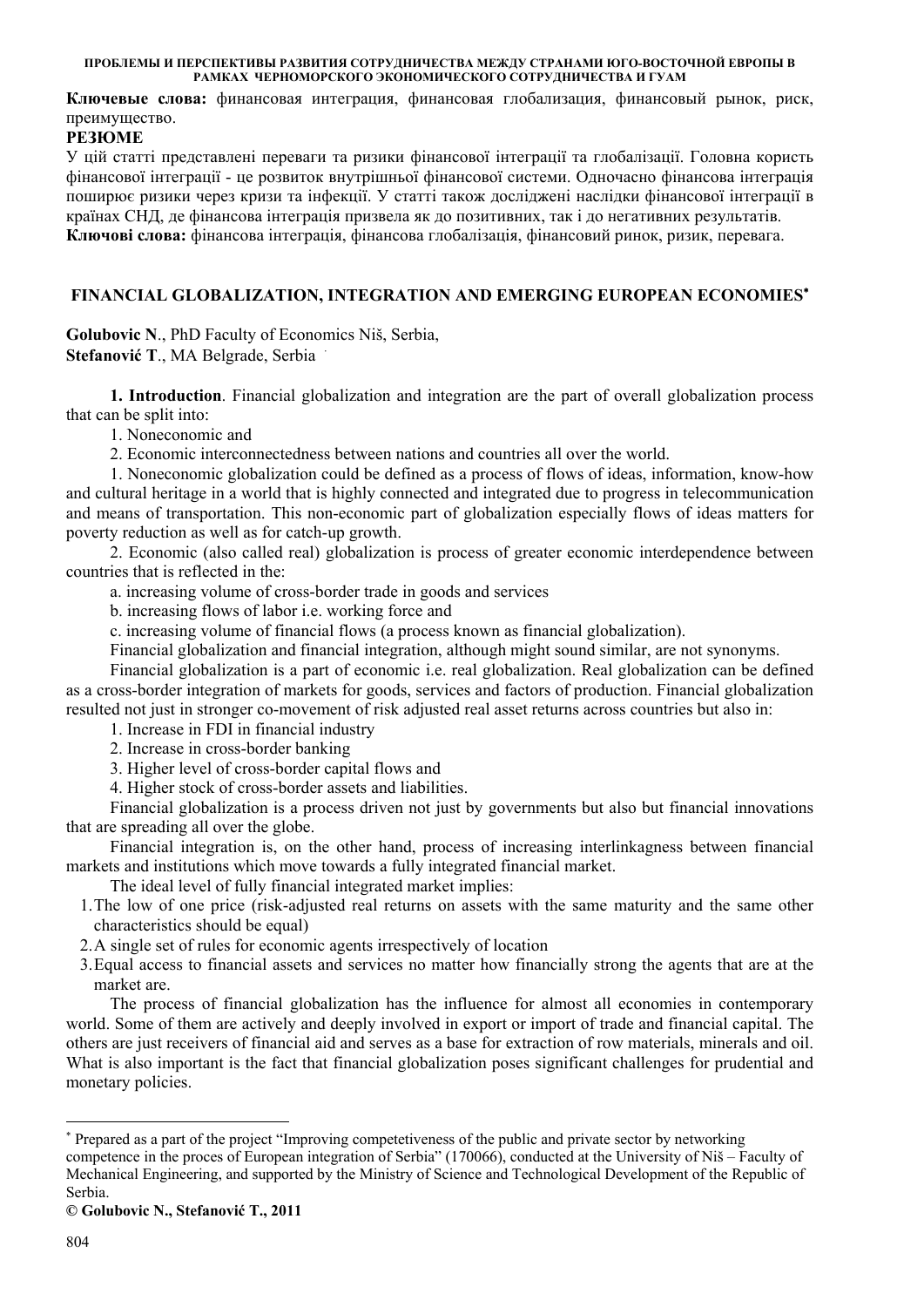1. For prudential policy main problem is the internationalization of banking through:

a. direct presence in host countries through branches and/of subsidiaries (more prevalent in resent years in the USA and Latin America)

b. Cross-border lending that dominates in emerging Europe and the euro area.

Problem concerning financial globalization through bank internationalization for prudential authorities emerge from the fact that:

a. international banks are more complex and therefore requires more sophisticated supervisory tools

b. in the case of need for emergency liquidity in the local currency of host country, central bank of internationally involved bank can not (or hardly can) help. There is no international institution for global or regional supervision which means that crisis management is hard to be implemented especially when information gap exists.

2. Financial globalization also affects monetary policy especially in the small open economies that operate open capital accounts and flexible exchange rates (like Serbia does).

Small open economies are unable to affect global financial conditions. In the monetary policy area this means that monetary policy can not be able to influence domestic real interest rates. As, according to theory, full financial globalization should result in real returns of financial assets with similar maturity and risk being equalized across countries, the ability of small, open economy to affect domestic demand through interest rate channel will disappear. Exchange rate channel, in case of flexible exchange rate regime, then, can serve to monetary policy as a policy tool for keeping the prices stable through inflation targeting.

For emerging European countries, that are small to medium size, the best option when interest rate channel is weakened might be to change its monetary policy framework by entering monetary union. Most of the former transition European countries have become a part of the EU, some of them also a part of EMU.

As both real and financial globalization progress over the time, the relative attractiveness of entering the EU increases. Common currency becomes a kind of a shield for small emerging economies that can not influence global real and financial conditions through monetary policy channel. For Western Balkan countries, that are or (about to be) candidates for entering the EU, this is an additional reason to fulfill all necessary conditions for integration into EMU.

This paper will, therefore, be focused on the influence of financial globalization and integration to capital flows, growth and fiscal adjustment in emerging Europe and emerging markets as a whole.

### **2. Financial globalization and capital rising**

Economic globalization has been the dominant form of integration and one of the main drivers of growth in most of the countries for years. Nevertheless, in the recent years globalization in finance, flows of information and technology has become really fast. International financial follows reached 8, 6% of aggregate GDP of emerging and developing countries in 2007. Those international capital flows successfully supplement the shortage of domestic capital and even, in some cases, help in promoting domestic investments. Capital flows towards emerging and developing countries led to a fact that during the 2000- 2007 period rise in export in emerging and developing countries contributed about two thirds in growth of total world trade and about 60% of growth in total output.

Emerging Europe experienced a fast expansion of financial sector during the transition process. Most of the European transition countries became net capital importers. In many countries lending rates were pretty high and unsustainable. Capital rising in form of cross-border credit created a credit-driven growth model that has become prevailing pattern of emerging Europe economic development.

This growth model led to a chronic dependence of European emerging economies on being able to borrow on the international market in order to finance fiscal deficits, domestic demand and current account deficits. Dependence on foreign capital inflows have raised the level of risk for:

1. Exchange rate instability and

2. Banking sector illiquidity.

Generally speaking, capital inflows towards transition European countries can appear in form of:

1. Debt flows

- 2. Portfolio equity instruments
- 3. Foreign direct investments
- 4. Remittances and
- 5. International aid either from countries or from international financial institutions and organizations.
- 1. Three main types of international debt flows to the emerging countries are:
- a. Bilateral bank lending
- b. Syndicated loans (lending by group of banks in order to share credit risk)
- c. Bond issues (in the Eurobond market or domestic financial market) purchased by foreigners.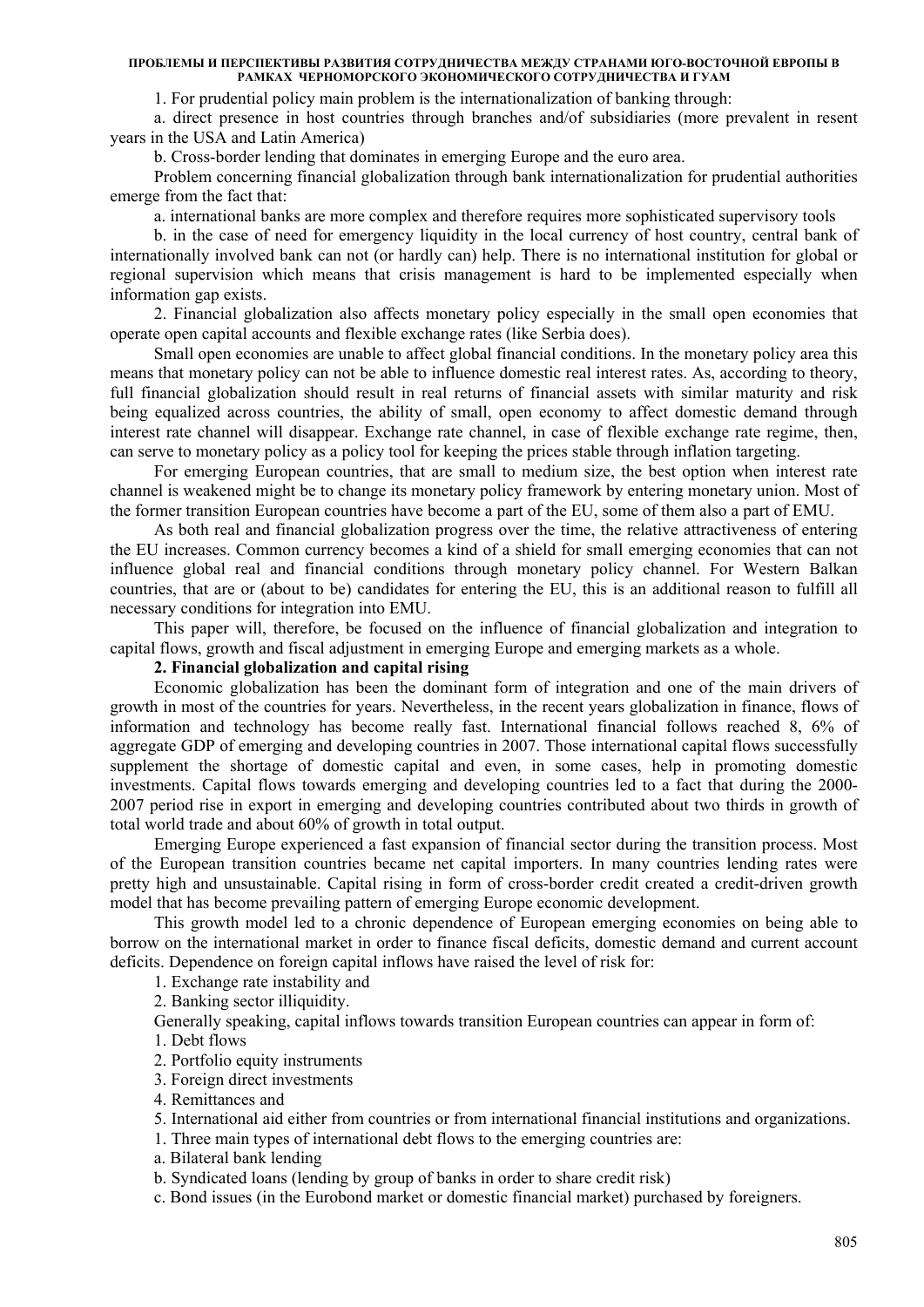Lending from international banks was the main part of capital inflows in transition countries. The reason for that is that bank lending to emerging Europe was less risk sensitive than bond issuing. This is easy to understand if one takes into account that according to Transition Report 2009 about 45% of total bank assets in the region are foreign owned. One half of above mentioned 45% are controlled by seven largest international banking groups. To put it different, cross-lending from foreign banks to transition countries is nothing else but international bank lending to their subsidiaries in host countries.

As for bond issuing, we have to point out that there is a difference between government and private sector issues. After 2007 (at the beginning of the latest global financial crisis) the issuance of government bonds has increased (partially in order to finance fiscal deficit) while private sector bond issuance declined sharply.

From 1990 CEE countries have been the recipients of substantial net capital flows. Net capital inflows towards emerging European countries were one of the main reasons for high growth rates in several CEE countries during 1990s.

The accumulation of external liabilities really can accelerate the growth convergence process and allow fast growing emerging country to exploit investment opportunities while raising its consumption level in advance of increases in its income. For countries that are making substantial resource to foreign capital two important issues arise:

1. As principal repayments increases over time, borrowing countries need to ensure that trade surpluses allow the external position to stabilize or decline relative to the size of the economy.

The size of the needed trade surpluses depends on the:

a. Outstanding stocks of accumulated liabilities and the rate of aggregate output growth

b. Expected rate of return on a country's foreign assets and liabilities which will be heavily influenced by the composition of its international balance sheet.

2. Very important issue for an indebted economy is an assessment of its degree of vulnerability to financial shocks.

For instance, the international financial crises of the 1990s highlighted the potential volatility involved in a heavy reliance on certain types of external finance especially short-term currency debt. For this reason it is also important to understand the risk profile of a country's international financial liabilities.

Net capital flows towards some of the emerging countries during late 1970s and early 1990s (the case of Latin America) were really high. For CEEC direct investment flows were especially important in financing external current account imbalances during 1990s. Equity-type flows allow the borrowing country to share risk with foreign investors more effectively than foreign currency debt because the profitability of FDI is likely to be linked to the performance of domestic economy.

The rate of return on external liabilities can actually be higher that the rate of return on debt to the extent that direct investors require an equity premium. Geographic factors have very high impact on capital flows towards CEEC with Western Europe countries being the dominant external investors in this region and the US only significant for portfolio equity flows in some of the countries.

For emerging European countries surpluses on their balance of goods, services and transfers is needed to stabilize their external net position. Bulgaria, Romania and Baltic countries that had large trade deficits in 2006 had to run more exports. Faster growth, low spreads on external debt, higher EU transfers and higher labor remittances can all contribute to the needed external adjustment.

*2.1 Trends in the current account and external position in emerging Europe* 

According to several recent studies at the end of 1994 Bulgaria, Hungary and Poland had relatively large net external liabilities primarily in the form of external debt. The rest of the European emerging countries had balanced net external position and therefore stronger than the average rating. After 2004 substantial net capital inflows were expected towards emerging market countries in order to take advantage of the high rate of return on capital and catch-up opportunities. That is exactly what happened after 1994.

During the 1995-2004 period 11 Central and Eastern European countries ran on average current account deficits of over 5, 5% of their GDP with a peak average of 8, and 4% of GDP in Estonia. After 2004 as a result of prolonged episode of current account deficit the picture of net external liabilities in CEEC has changed. At one extreme Estonia and Hungary stand out with external liabilities close to the size of the country's GDP. Slovenia which was the country with the highest GDP in the group had much smaller net external position. Comparing with CEEC, Portugal and Greece in the same period also experienced worsening of their net external position. Current account deficits in CEEC were serviced successfully because of the greater degree of financial integration both inside the Europe and at the global level.

*2.2. Capital flows and financial integration*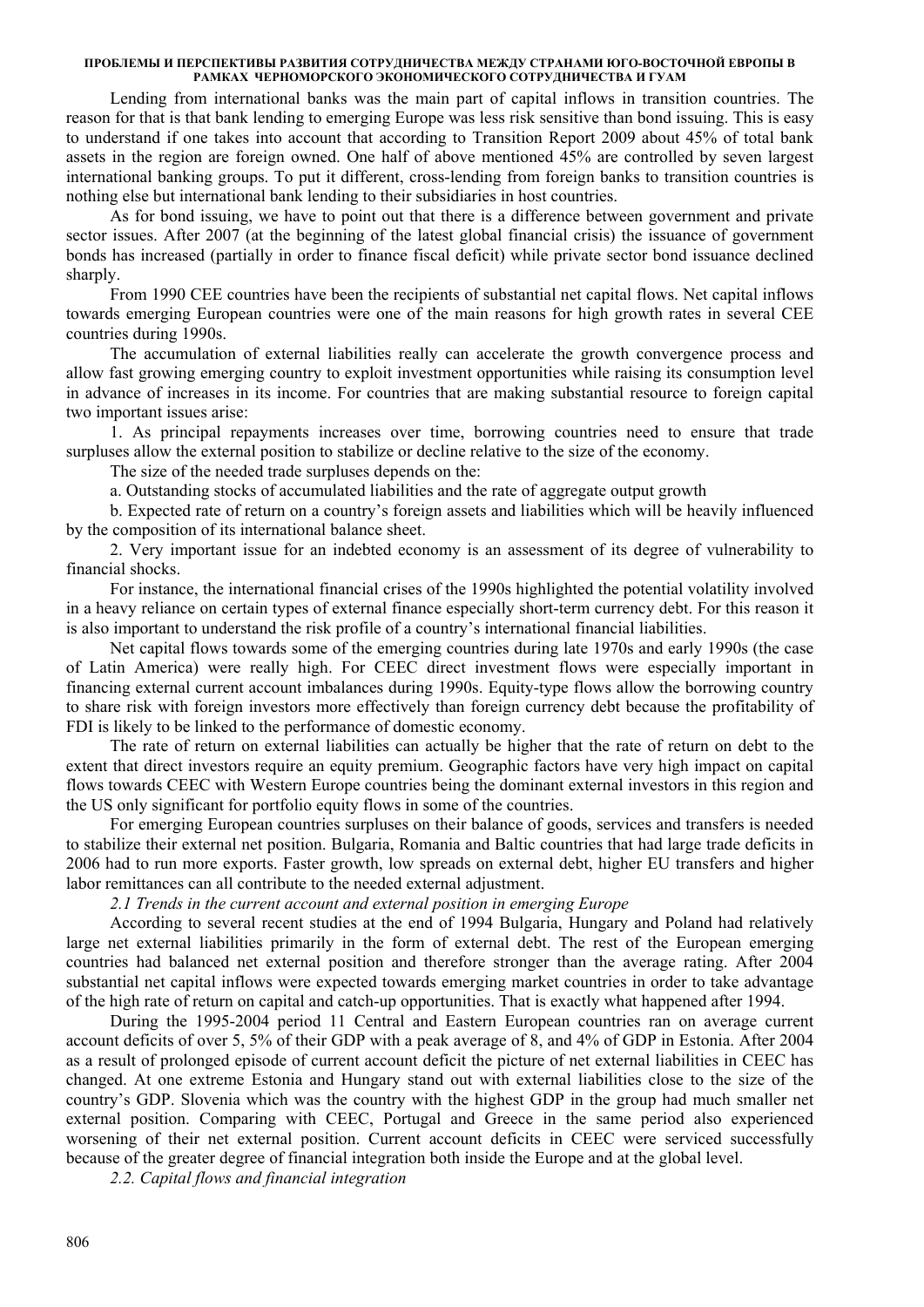After 1994 the large current account deficits in CEEC were the result of substantial capital inflows (of about 10% of CEEC group's GDP per annum with peaks of 16% of GDP in Estonia and Latvia) and capital outflows (over 4, 5% of CEEC's GDP per annum with peaks of 8% of GDP in Estonia and Latvia).

Financial integration can be measured by sum of external assets and liabilities /GDP ratio. If we take into consideration this measure, the overall degree of financial integration of the region has almost doubled during the past decade increasing from an average of 80% of GDP in 1994 to over 160% of GDP in 2004. It amounted 250% of GDP in Estonia and over 180% of GDP in Croatia, Hungary and Latvia.

Higher level of external assets and liabilities as a part of GDP was in the line with global trend towards cross-border asset trade but also a result of capital account liberalization in the CEEC and reforms connected with financial deepening. Nevertheless, the level of financial integration in CEEC remains well below the one in the old EU members group but higher than in the rest of emerging and developing countries.

# *2.3 Portfolio investments in emerging Europe*

In the early stages of transition from plan to market most of the external liabilities in CEEC were in the form of external debt. Total equity liabilities (including FDI and portfolio equity) exceeded 10% of GDP at the end of 1994 only in Hungary (17%), Czech Republic and Estonia (in both countries around 13%).For CEEC region the average equity presence in total liabilities were about 10%.

During 1990s this portion has increased very rapidly owing to large inflows of FDI. In 2006 it stand at close to 50% of total external liabilities which is well above the average in the 15 countries that are old EU members and about the same as in other emerging and developing countries.

Equity liabilities in CEE almost entirely took the form of FDI while portfolio equity liabilities represented a much larger share of total liabilities in the EU 15 than in CEEE group. FDI inflows during 2002-2004 were very high in Estonia but much smaller in Czech Republic, Hungary and Slovak Republic. Trend of high FDI inflows probably can not be continued because in most of the CEEC foreign ownership compose substantial fraction of the domestic capital stock.

At the end of 2004 the stock of FDI relative to GDP was about 90% in Estonia and over 60% in Hungary. Also, it is important to point out that in CEEC foreign exchange reserves and debt assets account for the main part of CEEC's holdings. In old EU member countries equity holdings play an increasingly important role. In the rest of the emerging and developing countries the pattern is similar to those of the CEEC with the equity component plays a more important role.

In 2004 all CEEC had negative net equity position with Estonia having equity liabilities close to 105% of GDP and Slovenia 15% of its GDP. Nine of eleven CEEC had negative debt position (Czech and Slovak Republic were exceptions). FDI had the main part of the CEEC'S external liabilities which was important because:

1. When FDI are in question the return for foreign investors depends on the effectiveness of the investment and that CEEC are able to run larger current account deficit than could otherwise being possible.

2. FDI serves as a channel for technology transfer. Therefore large portion of FDI inflows ca raise productivity and income growth in the host country.

Portfolio equity inflows have been relatively small during the 1995-2004 period. The reason might be that CEEC are not good in terms of corporate governance. Therefore, foreign investors can be faced with higher risk for profits (because of insiders or political intervention). In the future, equity inflows as a source of external investment could play a more important role if CEEC undertake all necessary reforms concerning corporate governance.

On the asset side of the international balance sheet the rising income levels and greater trade openness in the CEEC might be associated with greater levels of external FDI and portfolio equity investments that are currently observed.

### **Table 1**

| Country                | <b>Net</b><br>foreign<br>assets | Debt assets<br><i>(including)</i><br>reserves) | Equity<br>assets | Debt<br>liabilities | <b>Equity</b><br><b>liabilities</b> | Growth<br>rate |
|------------------------|---------------------------------|------------------------------------------------|------------------|---------------------|-------------------------------------|----------------|
| <b>Bulgaria</b>        | $-47,8$                         | 62,9                                           | $-0,1$           | 70,0                | 40,5                                | 5,5            |
| <b>Czech Republic</b>  | $-34,6$                         | 58,0                                           | 5,9              | 37,2                | 61,4                                | 3,6            |
| <b>Slovak Republic</b> | $-37,5$                         | 54,2                                           | 5,3              | 50,6                | 46,5                                | 4,9            |
| <b>Estonia</b>         | $-99,7$                         | 59,6                                           | 16,3             | 70,7                | 104,9                               | 5,8            |
| Latvia                 | $-55,0$                         | 65,4                                           | 2,2              | 88,0                | 34,6                                | 6,2            |
| Hungary                | $-96,9$                         | 35,4                                           | 6,7              | 64,9                | 74,0                                | 3,9            |

### **Composition of the CEEC's net external position in 2004 (in percent of GDP)**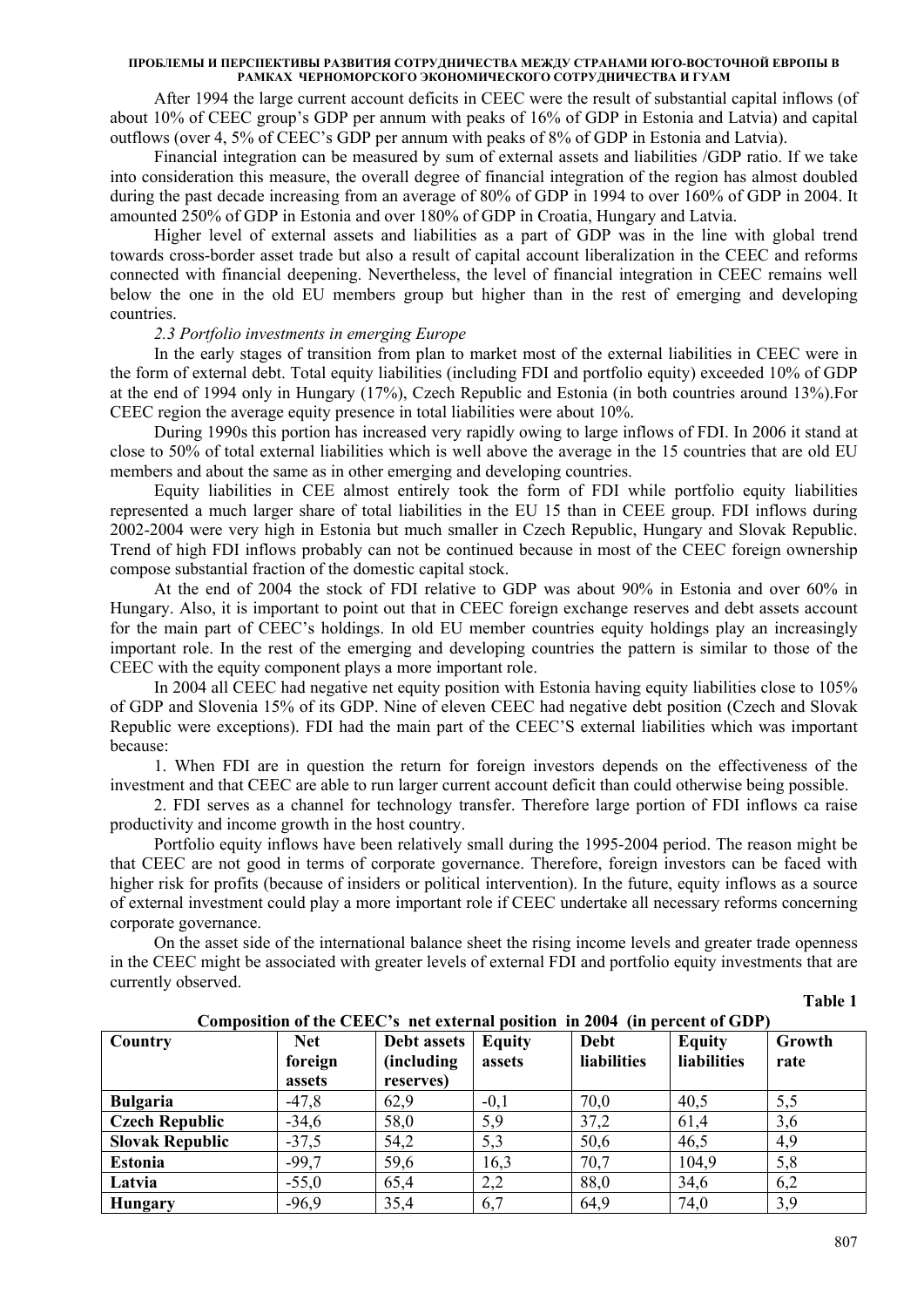| Lithuania | $-38,9$ | 21<br>ЭĪ | $\sim$ .1      | 42,4                 | 29,6                   | v.v              |
|-----------|---------|----------|----------------|----------------------|------------------------|------------------|
| Croatia   | $-64,5$ | 54,2     | ں ۔            | 84,8                 | 41,4                   | -4.4             |
| Slovenia  | $-18,0$ | 55,1     |                | 58,9                 | 25,5                   | $\sim$<br>-<br>◡ |
| Poland    | $-53,$  | 30,1     | $\overline{1}$ | 44,2                 | 40,7                   | ◠<br>3.0         |
| Romania   | $-34.8$ | 30,0     | 0,4            | 37.<br>$^{\prime}.4$ | 27 Q<br>$\overline{a}$ | 5,0              |

Sources: CPIS 2003 Data, World Economic Outlook 2005

Main characteristics of FDI in CEEC are:

- 1. Euro area is the most important source of direct investments for CEEC
- 2. Among EMU countries Austria and Germany are especially significant
- 3. Intra-CEEC direct investments are worth nothing (but they are somewhat important for Croatia. Latvia and Lithuania)

Composition of portfolio equity liabilities in CEEC is as follows:

- 1. The USA and the UK are important portfolio equity investors in the major CEE countries.
- 2; Euro area is the most important for CEEC
- 3. Czech Republic is the largest portfolio investor in Slovak Republic.

**Table 2.** 

| Sources of FDI in CEEC in 2002 in %, by country |            |     |           |                |               |             |             |
|-------------------------------------------------|------------|-----|-----------|----------------|---------------|-------------|-------------|
| Country                                         | <b>EMU</b> | UK  | <b>US</b> | <b>Denmark</b> | <b>Sweden</b> | Switzerland | <b>CEEC</b> |
| <b>Bulgaria</b>                                 | 87,0       | 5,3 | 5,7       | 1,0            | n/a           | n/a         | 1,0         |
| Croatia                                         | 81,4       | n/a | 1,8       | 1,1            | n/a           | 2,7         | 13,0        |
| <b>Czech Republic</b>                           | 82,3       | 5,3 | 4,3       | 1,0            | 1,9           | 4,4         | 0,9         |
| <b>Estonia</b>                                  | 47,4       | O,7 | 1,5       | 3,4            | 46,1          | n/a         | 0,8         |
| <b>Hungary</b>                                  | 79,2       | 7,3 | 8,1       | 0,7            | 2,3           | 1,5         | 1,0         |
| Latvia                                          | 25,7       | 1,1 | $-0,6$    | 15,7           | 44,6          | n/a         | 13,5        |
| Lithuania                                       | 23,5       | 0,5 | 2,8       | 34,7           | 24,5          | n/a         | 14,0        |
| Poland                                          | 73,1       | 7,4 | 9,3       | 2,9            | 3,8           | 3,1         | 0,3         |
| Romania                                         | 89,4       | 1,3 | 7,7       | 0,4            | n/a           | n/a         | 1,1         |
| <b>Slovakia</b>                                 | 83,5       | n/a | 8,6       | 0,7            | n/a           | 1,4         | 5,8         |
| Slovenia                                        | 95,5       | n/a | 1,6       | 0,0            | n/a           | n/a         | 3,0         |

Source: Eurostat data, 2002

Main characteristics of the CEEC's liabilities to the banks are:

- 1. The euro area and the UK are the dominant sources of external bank finance for most of the CEE economies
- 2. The USA and other non-European countries are taking small shore in external financing through banks in CEEC
- 3. Austria and Germany are the most important investors in this category as well as Finland and Sweden for Baltic and Italy for Bulgaria.

Portfolio debt structure in CEEC is as follows:

- 1. The euro area is the most important external holder of portfolio debt securities issued by the CEE countries
- 2. Japan, the UK and the USA are important for individual countries.

Generally speaking, as a conclusion it could be said that:

- 1. Geographical proximity is an important driver of direct and bank investments in CEE while
- 2. Relative stability of the currencies of the CEEC against euro can explain the predominance of the euro area as a source of portfolio debt
- 3. The USA takes a prominent role as an external investor in the CEEC only in terms of portfolio equity investment
- 4. In the future it would be interesting and worth to investigate how the EU membership (or the prospect to enter EU) and the entry into EMU later on will affect allocation decisions of the investors.

*2.4. Currency denomination of the international bonds issued by CEEC* 

Most international bonds are denominated in euro. Dollar is the second most important currency for bond issuing. Yen and sterling have minor presence on the international bond currency structure and only in a few countries.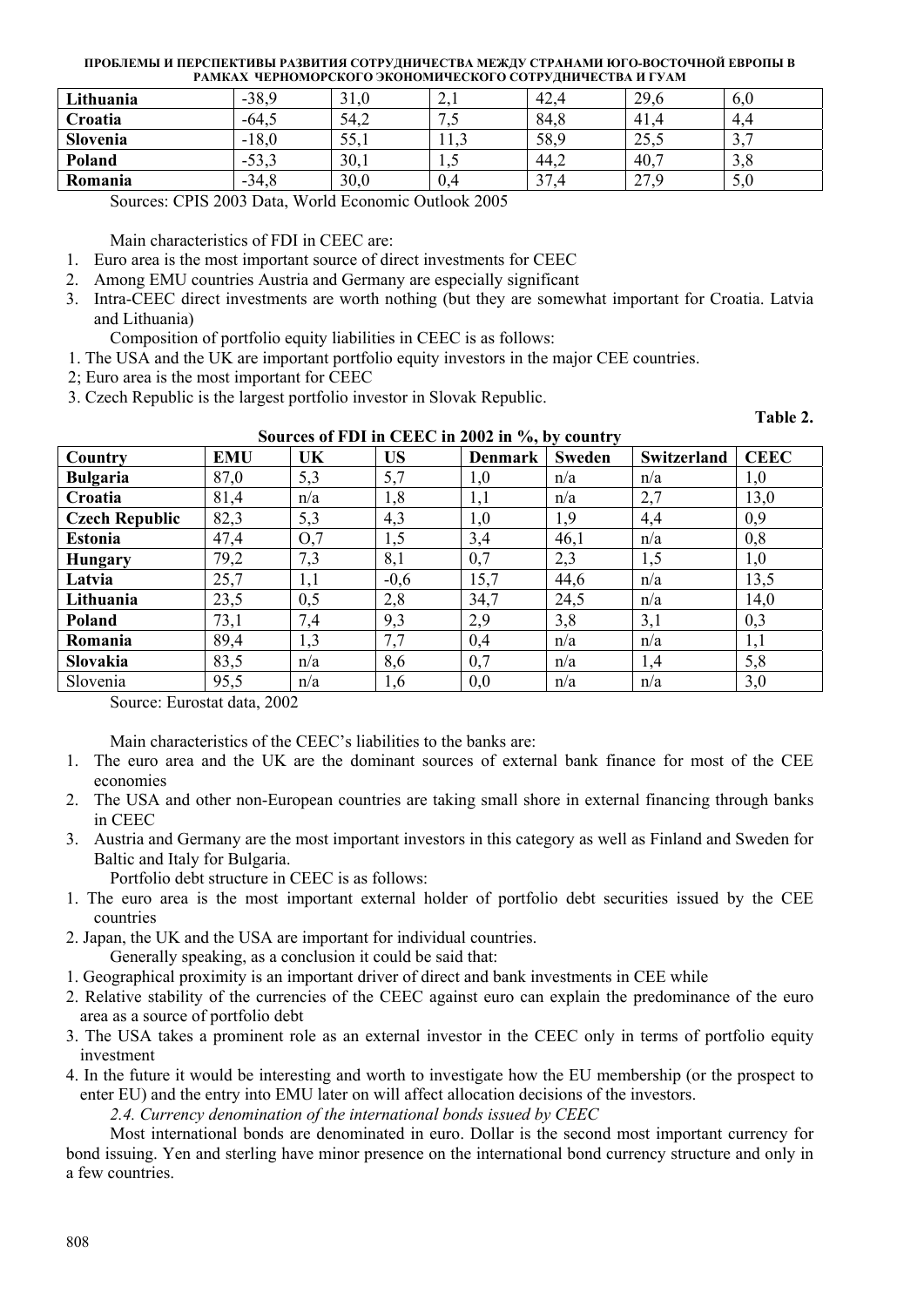Large presence of euro denominated bonds in foreign currency debt of CEEC implies that the bilateral exchange rates of the CEEC vis-à-vis the euro are an important factor in determining the stability and dynamics of their external position.

| anıe |  |
|------|--|
|      |  |

| Sources of portfolio equity investments in CEEC in 2003 in %, by country |            |      |            |       |             |  |
|--------------------------------------------------------------------------|------------|------|------------|-------|-------------|--|
| Country                                                                  | <b>EMU</b> | UK.  | <b>USA</b> | Japan | <b>CEEC</b> |  |
| <b>Bulgaria</b>                                                          | 27,5       | 14,1 | 19,8       | n/a   | 6,4         |  |
| <b>Czech Republic</b>                                                    | 43,2       | 8,0  | 33,2       | 0,2   | 1,9,        |  |
| <b>Slovak Republic</b>                                                   | 35,4       | n/a  | 7,2        | n/a   | 52,6        |  |
| <b>Estonia</b>                                                           | 60,2       | 13,5 | 14,1       | n/a   | 0,0         |  |
| Latvia                                                                   | 35,8       | 3,9  | n/a        | 0,2   | 5,4         |  |
| <b>Hungary</b>                                                           | 45,5       | 9,2  | 33,6       | n/a   | 5,5         |  |
| Lithuania                                                                | 51,5       | n/a  | 2,0        | 0,1   | 9,1         |  |
| Croatia                                                                  | 38,8       | 11,9 | 36,7       | n/a   | 0,9         |  |
| Slovenia                                                                 | 77,8       | 9,1  | 4,8        | 0,1   | 0,0         |  |
| Poland                                                                   | 54,3       | n/a  | 28,1       | 0,1   | 0,8         |  |
| Romania                                                                  | 46,3       | n/a  | 14,6       | n/a   | 1,4         |  |

# $\mathbf{S}$  **Sources of portfolio equity in 2003 in 2003 in 2003 in 2003 i**

Source: CPIS data and the IMF World Economic Outlook 2004

The structure of total debt liabilities of CEEC's is as follows:

- 1. International bonds
- 2. Foreign owned debt securities issued domestically
- 3. Loans
- 4. Deposits and
- 5. Trade credits.

Large current account deficits in CEEC during 1995-2004 as a result of increasing international financial integration make easier convergence of standard of leaving and the aggregate output between developed and emerging Europe countries. In CEEC large portion of capital inflows came in the form of FDI which provide attractive risk-sharing and technological benefits.

The prospects for deeper integration for those CEEC that have already joined EU could bring additional benefits through:

- 1. Lower perceived risk
- 2. Stronger demand for exports

3. Higher labor remittances from workers moving to richer countries.

### **3. Financial integration and growth**

Theoretical and empirical analyses suggest that deeper and more integrated financial markets are beneficial in order to receive net capital inflows. CEEC were able to run large current account deficits over the last decade and so owing to increasing financial integration. This process led to rapid convergence with the EU members both in living standard and in aggregate output.

Understanding financial integration is as important as understanding financial development.

Financial development in European emerging markets comprises two crucial concepts:

- 1. Financial liberalization and
- 2. Financial deepening.

Financial liberalization can be defined as a process of lowering degree of government involvement in financial markets in order to build more market based financial system. Financial deepening refers to increases in market capitalization and market liquidity i.e. in volumes of financial markets. Both components of financial development can be either independent or simultaneous.

The importance of financial liberalization for emerging European countries is that this process as a result has more market based financial system. More developed financial systems that are result of financial development and financial reforms may attract higher financial flows i.e. higher net capital inflows. That means that countries with higher net capital inflows can run bigger current account deficits. Financial development is important both for domestic and foreign investors. The later are main source of gross and net cross-border capital inflows.

As for financial integration, the process of higher interconnectedness between local financial markets and systems helps us to evaluate the benefits of the recent EU enlargement. There are recent reports that new EU accession countries were able to receive substantial net financial inflows thanks to the enlargement process.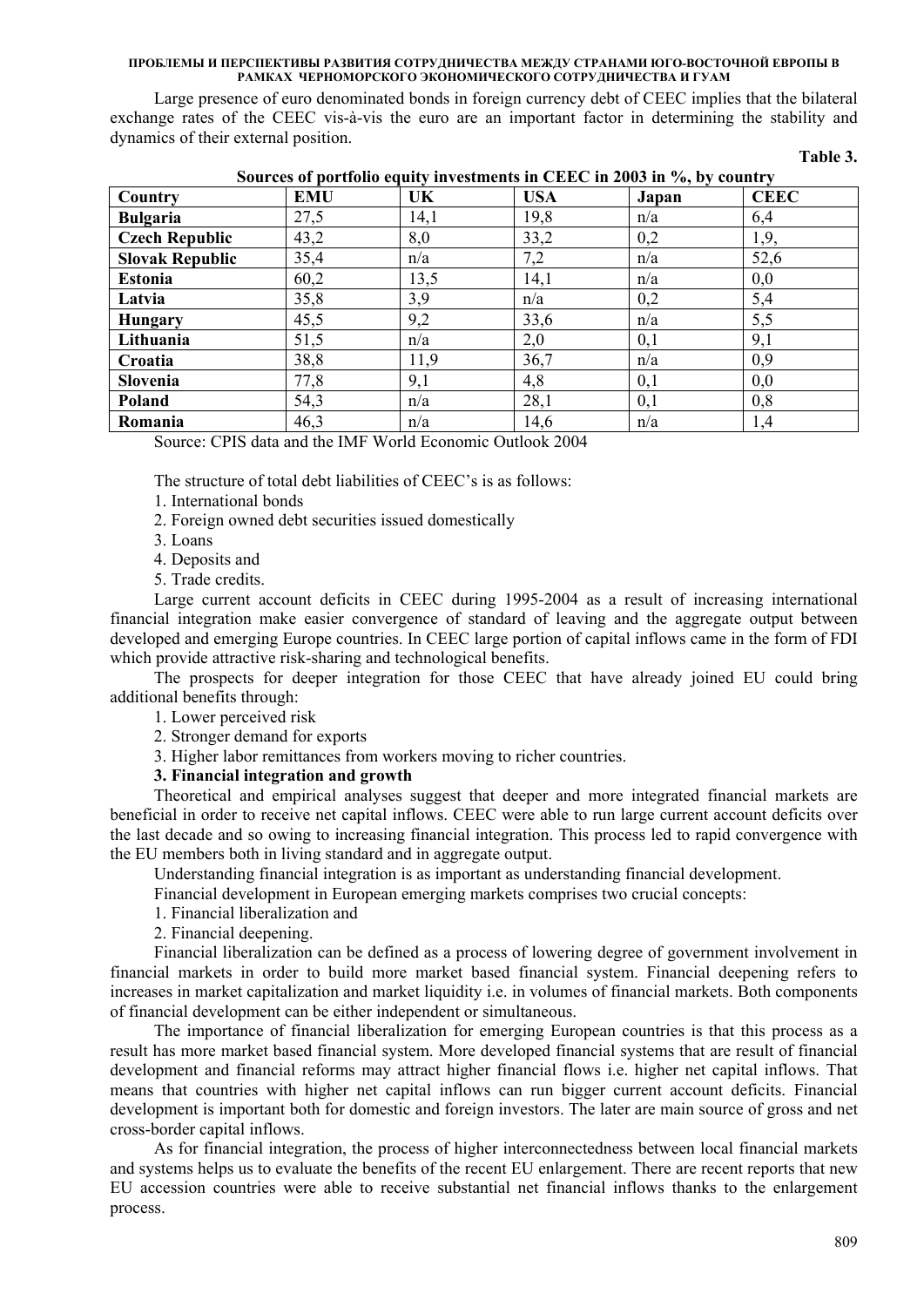The degree of financial integration also matters for the decision of new EU members to adopt euro. It is well-known that common currency can lead to higher degree of financial integration. Also financial markets should be integrated in order to bring monetary policy to function properly. Integrated financial markets are also more capable to absorb external shocks.

### *3.1. Forms and measures of financial integration*

According to the IMF World Economic Outlook 2008 financial liberalization is of a great importance for CEEC countries because this process leads to a greater presence of foreign banks in the CEEC region. Increasing financial integration facilitated convergence in income levels between new member states and the old EU countries through capital inflows from EU 15 to the rest of the emerging Europe. New EU member states adopted EU institutional framework that reduce barriers for international capital flows towards them. These capital inflows boosted growth in emerging Europe though growth model was credit-based and therefore non-sustainable in the long–run.

Financial integration for emerging European countries can be measured by:

1. Changes in capital costs

2. Changes in access to developed EU financial markets.

1. Changes in the costs of capital are measured by:

a. Yields spreads and

b. Interest rates in candidate, EU accession and old EU countries.

According to theory and some empirical studies integration of financial markets should reduce difference in interest rates and yields across the EU area. To point out again, the measure of financial integration is whether the low of one price holds or not. In a perfectly integrated market there is no difference in asset prices with the same maturity and characteristics across the market.

European emerging countries are in comparison to developed European countries capital poor. Financial integration should lead towards higher capital supply that should reduce capital rise growth rates in accession countries compared to the old EU members.

2. Second measure of financial integration between emerging Europe and the old EU member states is the access of individuals and enterprises from emerging Europe to the more developed financial markets within EU in form of:

a. corporate euro-bond issues

b. sovereign euro-bond issues

c. equity cross-listings and

d. changes in the efficiency of banking sector through increased competition and increased efficiency as a result.

Financial integration can be analyzed in all segments of financial market especially in:

1. Bond market (both corporate and sovereign)

2. Loan market and

3. Equity market.

1. As for money market, financial integration is possible only if common monetary policy exists i.e. within EMU. When central banks in emerging Europe issue local currency, money market interest rates convergence is not possible. For eight EU accession countries that entered the EU (Estonia, Latvia, Lithuania, Slovenia, Hungary, Poland and Czech Republic) the correlation between their short-term interest rates and short-term interest rates in the old EU was negative (except for Poland and Czech Republic). Moreover, the correlation between accession countries' short-term interest rates is pretty low. This means that monetary policies between accession countries as well as between accession countries and the EU are not synchronized. Therefore, the absence of independent monetary policy in the future may be relatively costly for emerging countries.

2. Government bonds

In the highly integrated financial market the difference in the rate of return between bonds issued in the same currency (yield spread) is only credit risk premium. That is, within EMU, difference between domestic bonds issued for example in Germany and foreign bonds (issued for example in France) yield is credit risk premium that consists of:

1. Premium for default risk and

2. Liquidity risk premium.

When bonds are issued in different currencies outside the EMU the nominal yield spread on domestic bonds relative to foreign bonds consists of:

1. Credit risk

2. Exchange rate risk and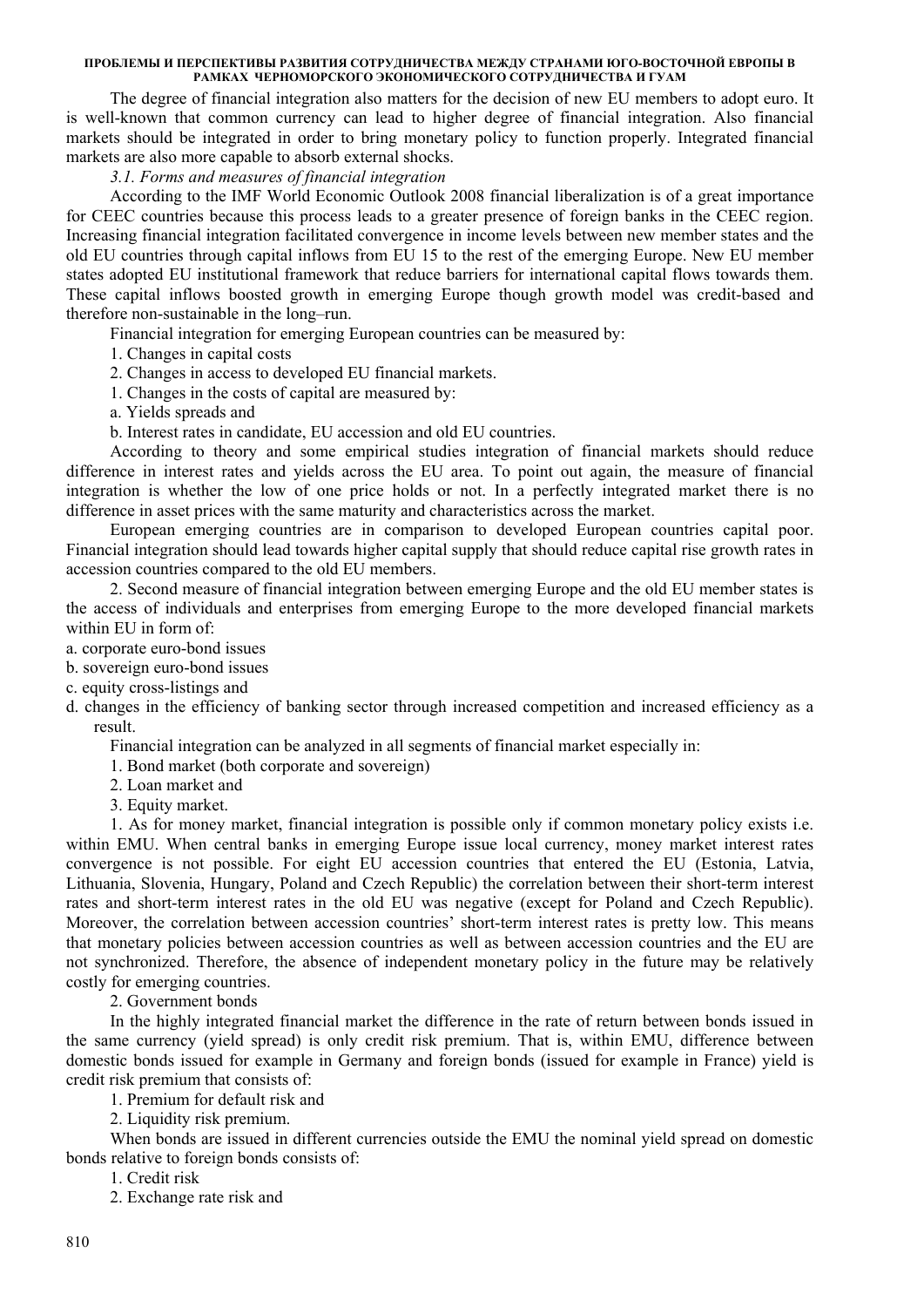3. The expected possible depreciation of the local currency in which the bond is denominated.

According to some empirical studies yields on local currency government bond in eight emerging European countries that entered the EU (Slovak Republic, Czech Republic, Slovenia, Hungary, Poland, Estonia, Lithuania and Latvia) in a pre-accession period converged towards those in the developed EU countries. The convergence was not, according to the study, the result of lower credit risk, lower exchange rate volatility and lower rate of currency depreciation but rather the result of financial integration.

3. Corporate bonds

In pre-accession period firms from eight emerging Europe countries have issued international bonds denominated in euro and dollar. In highly integrated corporate bond market the yields on corporate bonds with same maturity in accession countries and old EU members should be equal. The higher the level of financial integration in accession countries the smaller the differences concerning yield spreads.

The comparison of corporate bonds with similar characteristics in emerging Europe and developed countries is not easy one because of different bond credit rating. The difference (spread) between yields on the ECCI index<sup>1</sup> (that serves as a base for comparison) and, for example,  $B+$  rated bond is bigger than between ECCI index and corporate bond that have A rating.

Generally speaking, yields on corporate bonds in accession countries are less then yields on ECCI index with the same credit rating. Also, accession countries in pre-accession period were not financially integrated measured by the global value of corporate bonds issuance within them.

4. Loan market

-

In market for bank loans, financial integration means that interest rates on identical financial bank products should be equal. Testing level of financial synchronism in this segment of financial market is extremely difficult because of heterogeneity of banking products. Moreover, banks give corporate loans with different interest rates partially because of different characteristics of the enterprise asking for credit. Therefore, only average interest rate can be used as a measure of financial integration in this segment. Even average measure can not be a precise one. In order to measure degree of financial integration of accession countries a set of margins of different banking products can be used. The more integrated accession country is, the higher the convergence of the margins.

Interest rate margins as a measure of financial integration in the loan market consist of:

1. Difference between lending and deposit interest rates

2. Margins for overnight deposit rates that are difference between the overnight money market interest rate and the relevant overnight deposit interest rate (in case of money market)

3. Margin for short-term loans (as difference between the interest rate on short-term loan and the overnight money market interest rate) and

3. Margins for medium and long-term loans (as a difference between the interest rate in question and the yield on a 10-year government bond).

As for difference between lending and deposit rates calculations show that there is a convergence between the margins in accession and the euro area countries. The margin in developed EU countries is constant and is about 3%. In accession countries margin dropped from 11% in 1999 to less than 5% in 2003.

Narrowing of the margins in accession emerging countries is the result both of:

1. Higher financial integration between loan market in the EU and accession countries

2. Increased competition among domestic banks.

As for level of integration in other different segments of banking market studies show that margins were higher in accession countries than in euro area in 2004. The largest difference between margins is for consumption loans for households<sup>2</sup>. The reason is that market for consumption loans for households is far less integrated and competitive than market for corporate loans. High margins in this financial area motivated foreign banks to enter emerging market's financial sector and stay there till now.

The margins for loans for corporations in 2004 were between 1, 5% and 2, 5% in accession countries and 0, 8% and 2, 0% in the euro area. For large corporations margins are often lower than for small corporate loans.

<sup>&</sup>lt;sup>1</sup> ECCI Index is MSCI Euro Credit Corporate Index that serves as a measure of the yield on euro-denominated corporate bonds in the developed EU countries. This index consists of corporate bonds mostly issued by old EU members and that is why representing a solid measure of yields on corporate bonds in the old EU member states. 2

<sup>&</sup>lt;sup>2</sup> In 2004 banks in developed EU countries charged in average 2,7% over the yield on 10-year government bond for consumption loans, while in accession countries in 2004 margin was 10-year government yield plus 12% or even more.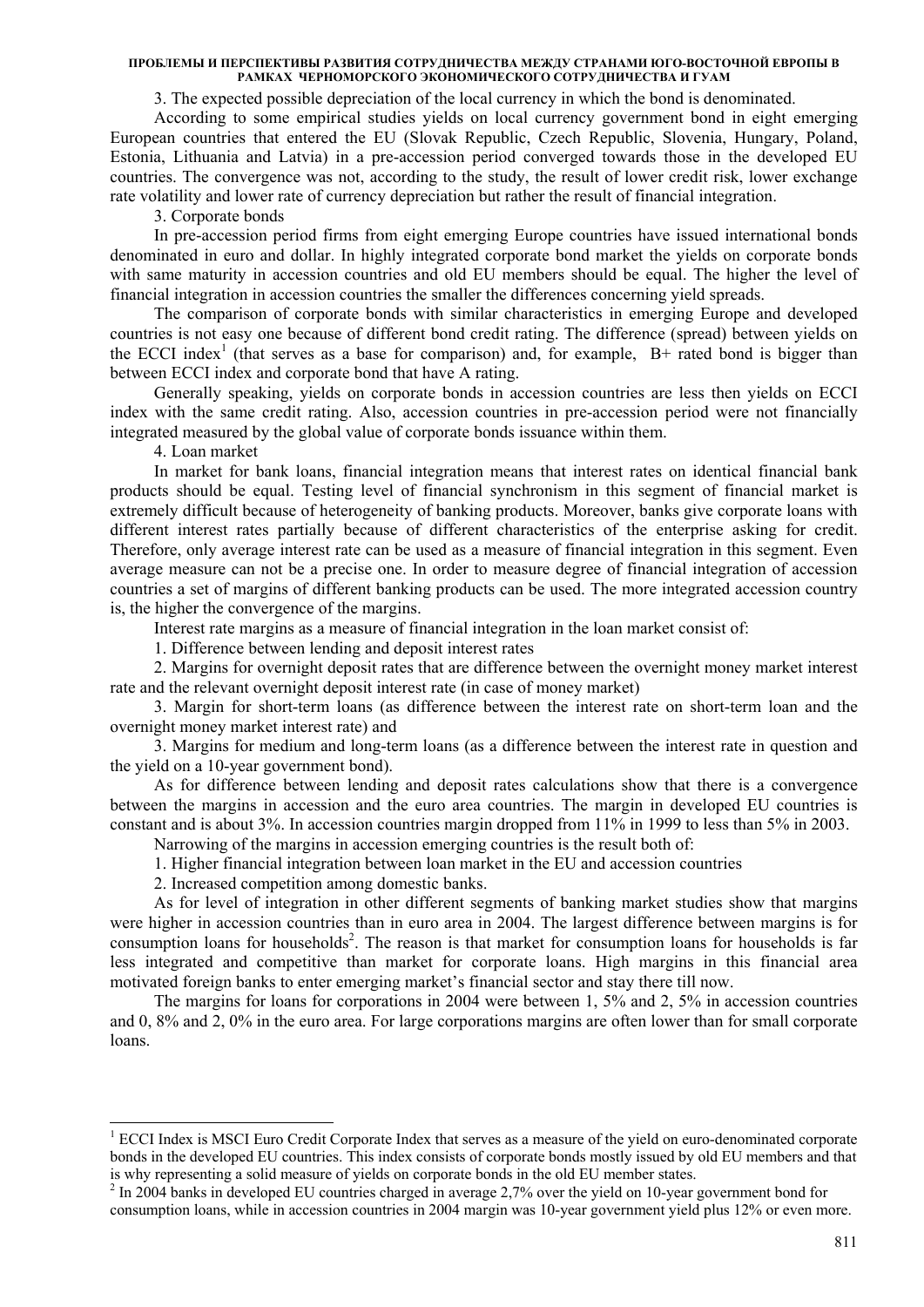Financial integration in banking sector is also represented by majority ownership of foreign bank in emerging markets financial sector. According to one of the studies in 2003 59% out of 152 banks in eight above mentioned accession countries were majority foreign owned.<sup>1</sup>

5. Equity market

Generally speaking an equity market can be either

1. Segmented or

2. Integrated.

As we already know future expected dividends in order to obtain present value are discounted by discount factor that is related to stock's market systematic risk. In integrated stock market systematic risk is measured by the co-movement of the stock returns with the returns on the overall market portfolio. In segmented market systematic risk is measured by the co-movement of the stock returns with the local market portfolio.

As for stock prices, in accession and old EU countries high level of financial integration should mean that risk falls and prices rise because individual stock in EU accession country are less risky to a global than local investor.

In eight EU accession countries stock prices measured by stock indexes increased a lot after the last quarter of 2001. More precisely, when in November 2001 the European Union Commission released the timing and the list of countries for EU enlargement average return in accession countries was over 90% (in 2001-2004 period) while in the global market (measured by world market index) average return for the same period was only 8%.

The explanation for above mentioned data is again financial integration. In years prior to enlargement and after enlargement foreign investors began to include stocks from emerging Europe into their portfolios. That leads towards higher stock prices. Higher prices were, of course, partially the result of smaller risk for stocks from emerging Europe due to financial integration. Third part of explanation for higher stock prices was higher expected return after obtaining the EU membership.

*3.2. Relationship between financial integration and growth* 

Process of economic and financial integration between emerging European countries and the EU or, more precisely, between new member states<sup>2</sup> and old EU countries started well before those countries entered EU. Economic and especially financial integration between emerging and developed Europe resulted in rapid economic growth in the former group of the countries. Growth rates were well above those expected on the basis of economic fundamentals and transformation recession in transition countries during the 1990s.

Although increased financial integration was beneficial for new member states it made emerging Europe more vulnerable to transmissions of economic and financial shocks. The transmission of shocks (that was again proved during the latest global financial crisis) went mainly throughout highly integrated new member states banking system. Differences among the new member states again stress the need for use of domestic policy tools such as consumer protection, financial education and sound prudential polices.

The emerging economies of CEE experienced successful period of reforms that has resulted in higher growth rates, higher standard of living, higher education quality and life expectancy. Better supply of financial and non-financial goods and services that was the result of both trade and capital flows liberalization get closer emerging markets to advanced ones.

The foreign capital inflows from developed Europe brought both know-how and organizational support from foreign firms with multiplied long-run effects. Access to west European markets resulted in faster export growth rates. The increased financial integration facilitated cross-border finance as well as cross-border capital flows in the form of FDI and portfolio investment. All those things decrease sharply consumption volatility in CEEC and introduce consumption-led growth model in majority of (former) European transition countries.

Rapid credit growth was therefore in new member states countries introduced together with financial integration. Private sector credit to GDP ratio in 2003-2007 period for example was well beyond the average in Baltic countries. In the rest of the emerging Europe it was mainly in the line with their level of financial development.

After 1990s GDP growth rates have become higher in all of the emerging European markets. Only GDP rates in emerging Asia were higher than those in emerging Europe. Financial and economic integration

<sup>&</sup>lt;sup>1</sup> Only in Slovenia and Latvia foreign owned banks in 2004 owned less than 50% out of total banks.

<sup>&</sup>lt;sup>2</sup> In May 2004 Czech Republic, Estonia, Latvia, Lithuania, Poland, Hungary, Slovakia and Slovenia joined the EU (socalled 8 CEEC).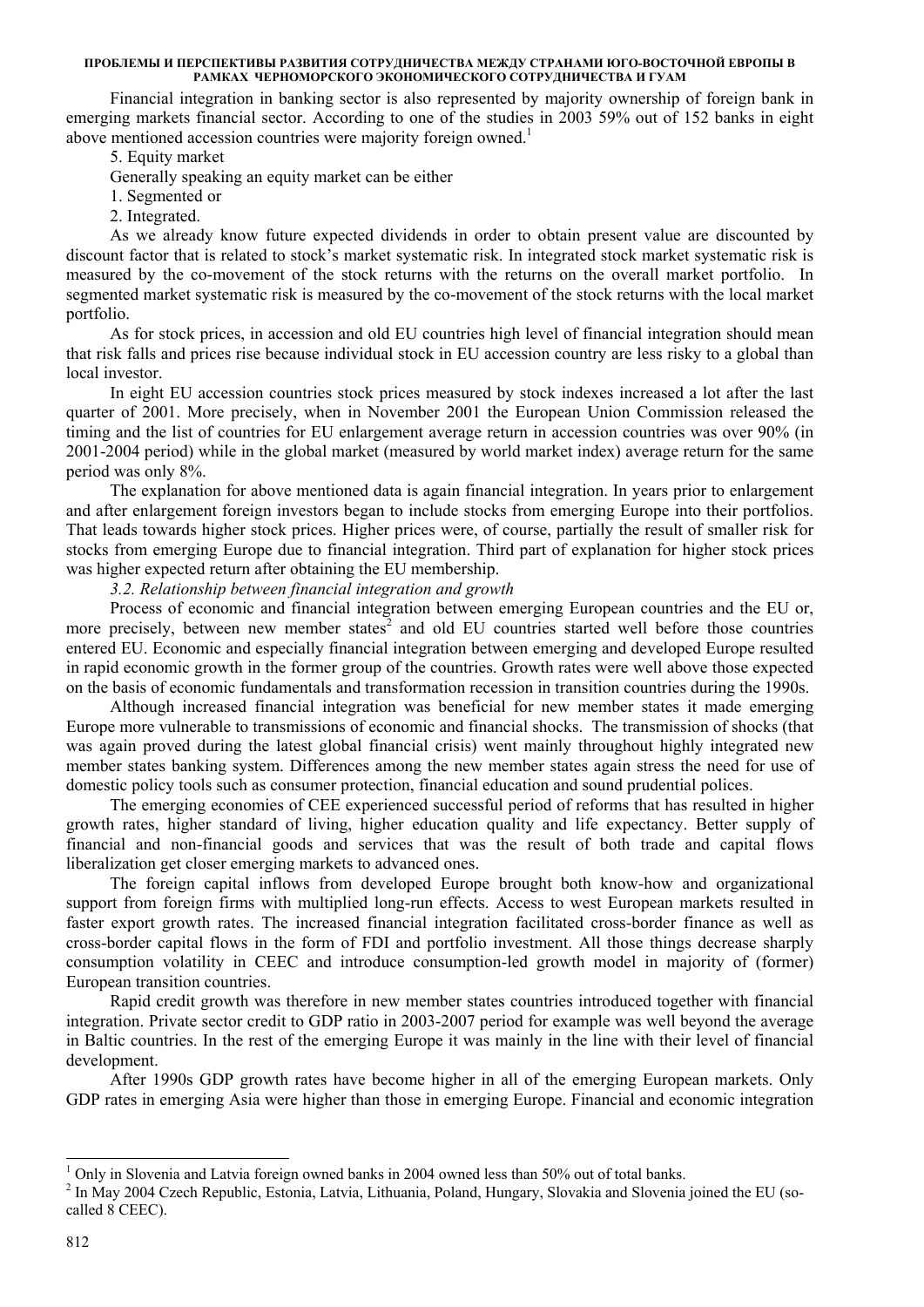were the reason that allow new member states to grow faster than economies in other word regions with similar income level.

Also, economies with lower starting per-capita GDP have tended to grow faster. A comparison of the GDP growth rates in Emerging Europe shows high GDP growth rates in the new member states in preaccession and in post-accession period (for those countries that are already members of the EMU). Only Estonia and Hungary showed smaller GDP growth rates in 2004-2008 period in comparison to 2000-2003 period.

This rapid economic growth led to an increasing share of new member states in the word's economic output from about 1, 5% at the beginning of 1990s to about 2, and 1% in 2008. But, fast economic and financial growth has brought together large imbalances in several new member stats economies. The question about sustainability of huge GDP growth rates and consumption-led growth model was starting to rise. Expectations of fast convergence between EU 15 and new member states generated large capital inflows toward emerging Europe in order to obtain high returns. Capital inflows toward emerging Europe caused high level of external debt in some of the countries within the group. Current account deficits in several new member countries also became too large in comparison to the rest of the world.

Even before the beginning of global financial crisis large capital inflows implied vulnerabilities. Convergence towards EMU in new member states caused rapid credit growth as well as domestic demand growth. This led to appreciation of real exchange rates and inflationary pressures. Credit expansion raised question of possible overheating of the economy, external imbalances, etc. In the presence of above mentioned economic conditions the latest 2007-2009 global financial crisis spilled over emerging Europe countries.

### **4. Financial globalization and fiscal performance**

Financial globalization became fast-moving process since 1990s owing to increase of net capital inflows towards emerging markets. Over the last 25 years global financial integration and increase in capital inflows were associated with increased volatility and higher risk. Changes in the risk perceptions by investors are integral part of financial market operation and are hardly to be changed. Emerging market assets are being identified as a separate asset class and institutional investors are beginning to include them systematically into their portfolios.

The deepening of financial globalization has improved the access of all emerging markets towards global capital market. This led to growth of nominal public external debt in emerging markets during 1990s and especially after 2000. The favorable global financial environment has contributed substantially to the fiscal consolidation in many emerging markets after 2000.

In emerging Europe fiscal deficit have risen over 2002-2005 period (fiscal deficit in emerging Europe in 2005 reached 4, 9% of GDP which is 0, 8% higher than in 2001). This suggest that in emerging Europe as well as in the rest of the emerging markets fiscal saving that was the result of favorable global conditions during 2002-2005 was used for expenditures instead of reduction of fiscal deficit.

Emerging markets experienced fiscal risk whenever global interest rates rise and yield spreads expand. Namely, historical experience shows that spreads of emerging market interest rates in developed countries occurs. That is because rising interest rates contribute to a slowing of global economic activity and demand for emerging market exports.

Higher global interest rates affect public finances of emerging markets through two channels:

1. By increasing interest rates on new debt because of higher base rates

2. By increasing the cost of service for public debt with variable interest rate.

The fiscal impact on first channel is stronger because when interest rates rise, old debt taken under lower interest rates is being replaced with new public debt with less favorable (higher) interest rates.

Table 4 shows negative fiscal impact of future higher interest rates on emerging Europe fiscal performance. The impact of a change in the US dollar exchange rate of emerging Europe is much less significant but exists.<sup>1</sup> Simulated impact of a 10% or 20% appreciation or depreciation of the US dollar against emerging market currencies also exists. The estimated fiscal impact (positive or negative) of a 10% exchange rate change in emerging Europe would be in order of 0,10% in 2006 and 0,08% in 2007 of emerging Europe group's GDP. The impact of 20% change in the US dollar exchange rate is twice as large.

-

<sup>&</sup>lt;sup>1</sup> All changes and rises and falls of variables inside the table are simulations.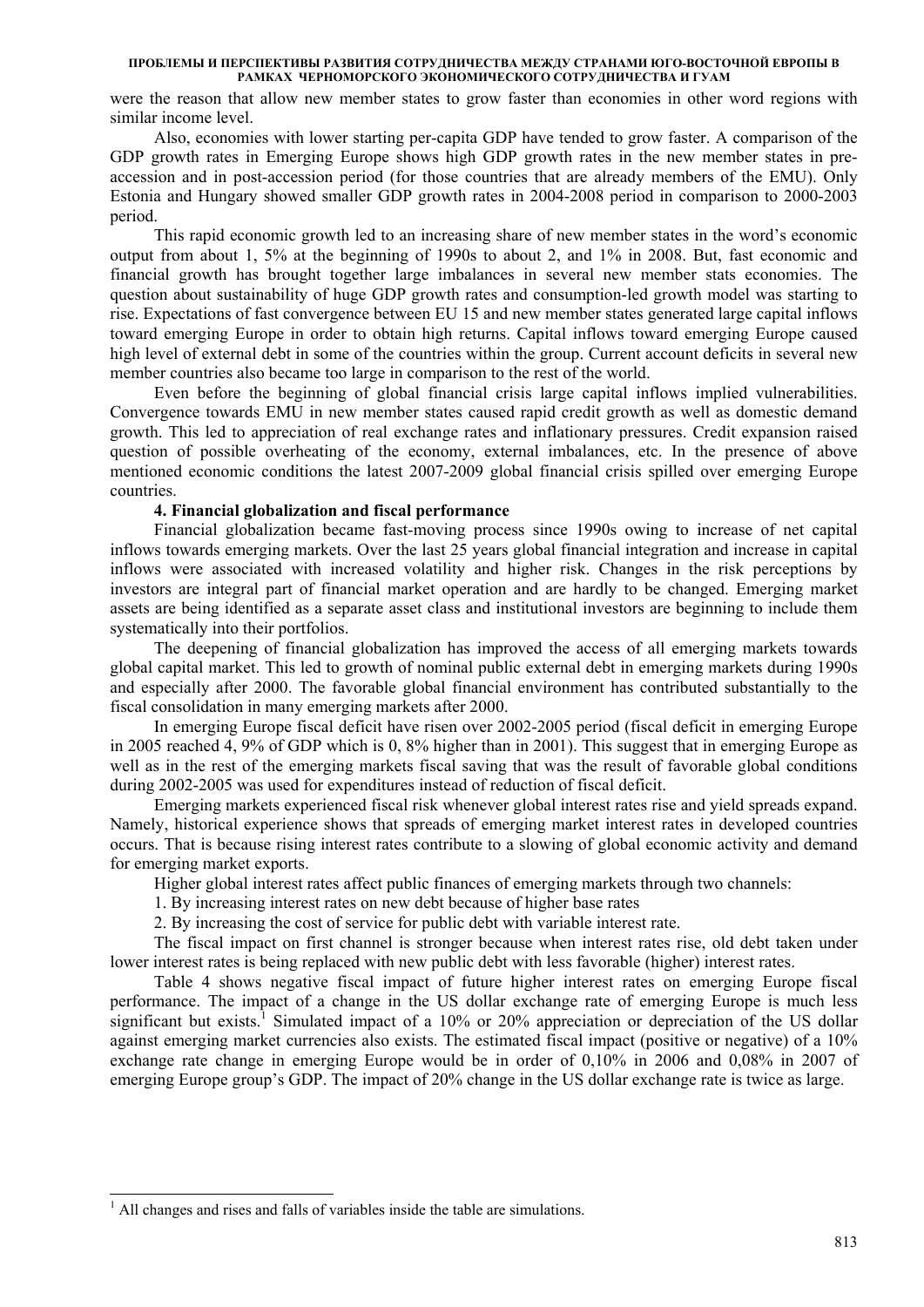| <b>Policy measure</b>               | <b>Emerging Europe</b> |      |  |
|-------------------------------------|------------------------|------|--|
|                                     | 2006                   | 2007 |  |
| Global interest rates rise by:      |                        |      |  |
| 200 basis points                    | 0,30                   | 0,35 |  |
| 300 basis points                    | 0,45                   | 0,52 |  |
| US \$ appreciation/depreciation by: |                        |      |  |
| 10%                                 | 0,10                   | 0,08 |  |
| 20%                                 | 0,20                   | 0,16 |  |

# **Estimated Fiscal Impact of Changes in Interest Rates and the US dollar, 2006-2007**

**Table 4.** 

Sources: Global Development Finance, IMF Country Reports, WEO

Above mentioned facts mean that there is a substantial risk for fiscal performance in emerging markets and emerging Europe that stems from worsening of global financial environment. If less favorable global financial environment goes together with a slowing pace of global GDP growth and lower commodity prices the fiscal risk is even higher.

The conclusion is that emerging European countries together with the rest of the emerging world have to consolidate their fiscal position as well as to introduce (or continue with) fiscal reforms in order to maintain fiscal stability even in the case of deterioration of global financial conditions. The latest global financial crisis has shown that financial globalization contributed to spread of the crisis all over the globe.

Fiscal reforms in emerging Europe can and really contribute to improved financial and fiscal conditions. Connected with fiscal reforms is debt management. Debt management can be defined as a set of policy measures in order to obtain improved structure of state obligations in form of:

1. Longer maturity of state debt

2. Broadening investor base

3. Payment before maturity for debts that are taken under less favorable than present financial conditions and

4. Deepening local bond market (by, for example, the introductions of electronic trading platforms for direct trading of treasury bonds by individuals).

Fiscal institutions have also large impact on fiscal performance. Investors often pay an attention to the quality of fiscal institutions. Improved fiscal institutions are often connected with better financial conditions. Potential fiscal savings in interest and yield spreads are worth the effort for improvement of fiscal institutions in emerging markets.

The proof that quality of fiscal institutions in emerging markets matters is index of fiscal transparency that can serve as a measure of the quality of fiscal institutions.

Index of fiscal transparency covers about 20 desirable institutional fiscal features such as:

1. The quality of budget coverage

2. The prevalence of quasi-fiscal activities

3. The reporting of contagious-liabilities etc.

The index takes values between zero and one. Introduction of connection between global financial conditions and fiscal transparency shows that clear correlation exists between fiscal transparency and sovereign ratings and yield spreads. The correlation is stronger between fiscal transparency and sovereign rating but also exists between fiscal transparency and spreads. Fiscal transparency is also highly correlated with per capita income which is often the most important empirical determinant of ratings. According to Hameed  $(2005)^1$  an improvement in fiscal transparency index by 0, 1 points improves the rating of sovereign bonds of country in question by 0, 82 notches.<sup>2</sup> Fiscal transparency index also shows that institutional fiscal reforms result in higher investor confidence. If state performs successfully two out of 20 above mentioned good fiscal transparency practices fiscal transparency index will be raised by 0,1 points. This, in turn, rises the expected bond rating of the country by 0, 82 notches. According to 2005 data, a one-notch rating upgrade should lower yield spread by about 40 basis points. This means that if country for example has median public expenditure ratio (in comparison to the sample of 40 emerging countries), of 25% of its GDP in 2005, the expected fiscal savings from improved rating by one notch will be about 0, 1% of GDP (25% of GDP times 40 basis points).

<sup>&</sup>lt;sup>1</sup> Hameed Farhan, (2005), "Fiscal Transparency and Economic Outcomes", IMF Working Paper 05/225, Washington., DC

<sup>&</sup>lt;sup>2</sup> Actual notch change is for example from BB rating to BB+ if we use S&P scale.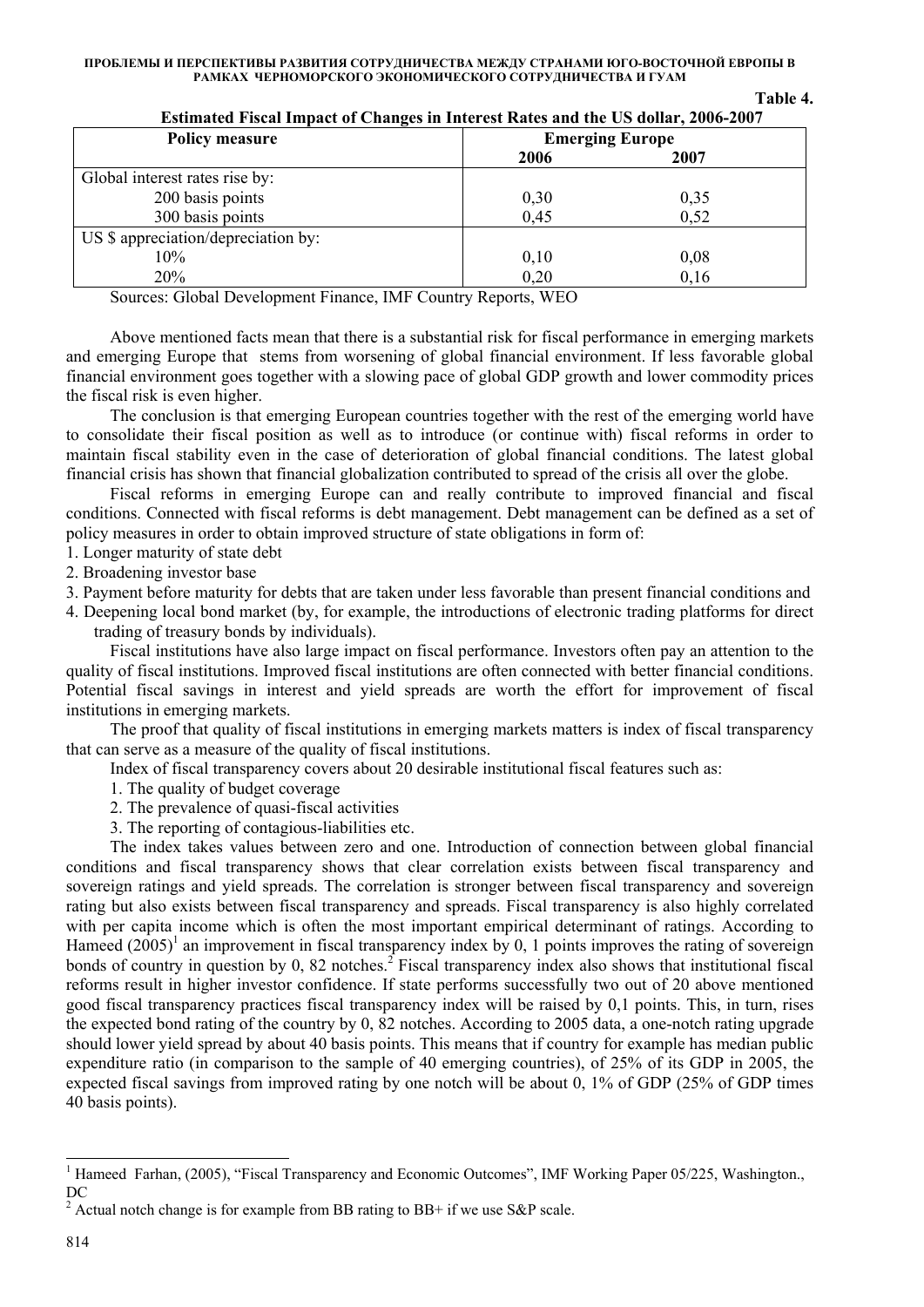As for yield spreads, positive correlation between high fiscal transparency and lower spreads stay robust even when two important control variables i.e. per capita income and rate of economic growth are included. Again, index of fiscal transparency goes from zero to one and 20 fiscal transparency practices may be taken into consideration. If we again take 2005 year as a base than adding two additional positive fiscal transparency practices will reduce spreads in country in question by approximately 40 basis points (the result about the same as for bond ratings). Although those results are significant statistically and economically one have to bear in mind that lots of emerging countries have not international bonds outstanding. Kazakhstan, Latvia, Slovenia, Estonia and Lithuania have both sovereign rating and international bonds outstanding.

The conclusion regarding this question might be that there is positive correlation between an improvement in the quality of fiscal institutions and higher investor confidence as well as positive influence of the improvement in fiscal transparency and more favorable financial conditions for emerging market countries. This is an additional reason for emerging Europe to continue with fiscal reforms. Ongoing fiscal reforms in Emerging European countries with expected positive result can be beneficial in safeguarding transitional Europe from spillovers from actual and possible future financial crises or financial conditions worsening.

### *4.1. The fiscal impact of globalization*

Fiscal policy can be used in different areas to help emerging and developing countries benefit from financial globalization and financial deepening. The area of impact is as follows:

1. Tax revenue

-

- a. Financial globalization often can lead to increased tax competition. In order to attract foreign investors many emerging countries are faced with an increasing pressure of lowering corporate tax rates.<sup>1</sup> Over past two decades some of the emerging Europe reduced corporate taxes. Poland reduced statutory corporate tax rate from 38% u 1997 to 19% in 2007 and Czech Republic from 41% in 1997 to 25% in 2007.
- b. Both emerging markets and developed countries have increased their corporate tax revenues (as a relative to GDP and as a percent of total tax revenue) in emerging markets corporate tax now accounts for almost 20% of total tax avenue.
- c. The explanation of at first sight strange combination of declining corporate tax rates and increasing corporate tax revenue is broadening of corporate tax base by cutting back exemptions and strengthening tax administration.

2. Tax policy in financial sector

When financial sector importance grows as a result of financial deepening in emerging countries, tax revenue might become more volatile. The reason for increased volatility of fiscal revenue is the fact that financial sector income is more volatile than that in other sectors. The nature of VAT treatment of financial services also can affect capital structure across the countries.

3. The impact of financial globalization on public spending

Although recent studies urge that inequality across the globe is rather result of technological changes than globalization, government is almost always consider responsible for supporting those who lost their working places or their income as a result of higher trade and financial openness.

Also, additional investments in economic and social infrastructure are needed for governments of emerging markets in order to keep in line with competitive external environment. Governments in emerging Europe are keeping with upgrading infrastructure in order to attract foreign investors.<sup>2</sup>

Generally speaking, increased financial globalization together with increased trade openness tends to lead towards lower government spending.

4. Globalization has implications for financial risks both fore banks and the government. When financial crisis spilled over emerging markets as a result of globalization, governments were in pressure to bail out financial institutions when they got into difficulties. Government excuse for bailing out is avoidance of contagion effects that might result in further insolvencies. Protection of depositors can also be the reason for avoiding contagion liabilities.<sup>3</sup> The fiscal costs of bail-out and restructuring are often large.

<sup>&</sup>lt;sup>1</sup> There is an evidence that in reacent years corporate tax has been reduced worldwide. Over the past two decades corporat tax in developed countries also has been redused from an average of 45% to an average of 35%. This especially refers to Austria, Denmark, Sweden,Portugal and Finland. In emerging Asia and Latin America corporate tax rate also decline.

 $2<sup>2</sup>$  Employment subsidies are also used by emerging countries government as a support measure for the attraction of foreign investors.

<sup>&</sup>lt;sup>3</sup> The intervention is often in form of deposit guaranties and introduction of low-cost credit, write-offs of bad loans and recapitalization of banks.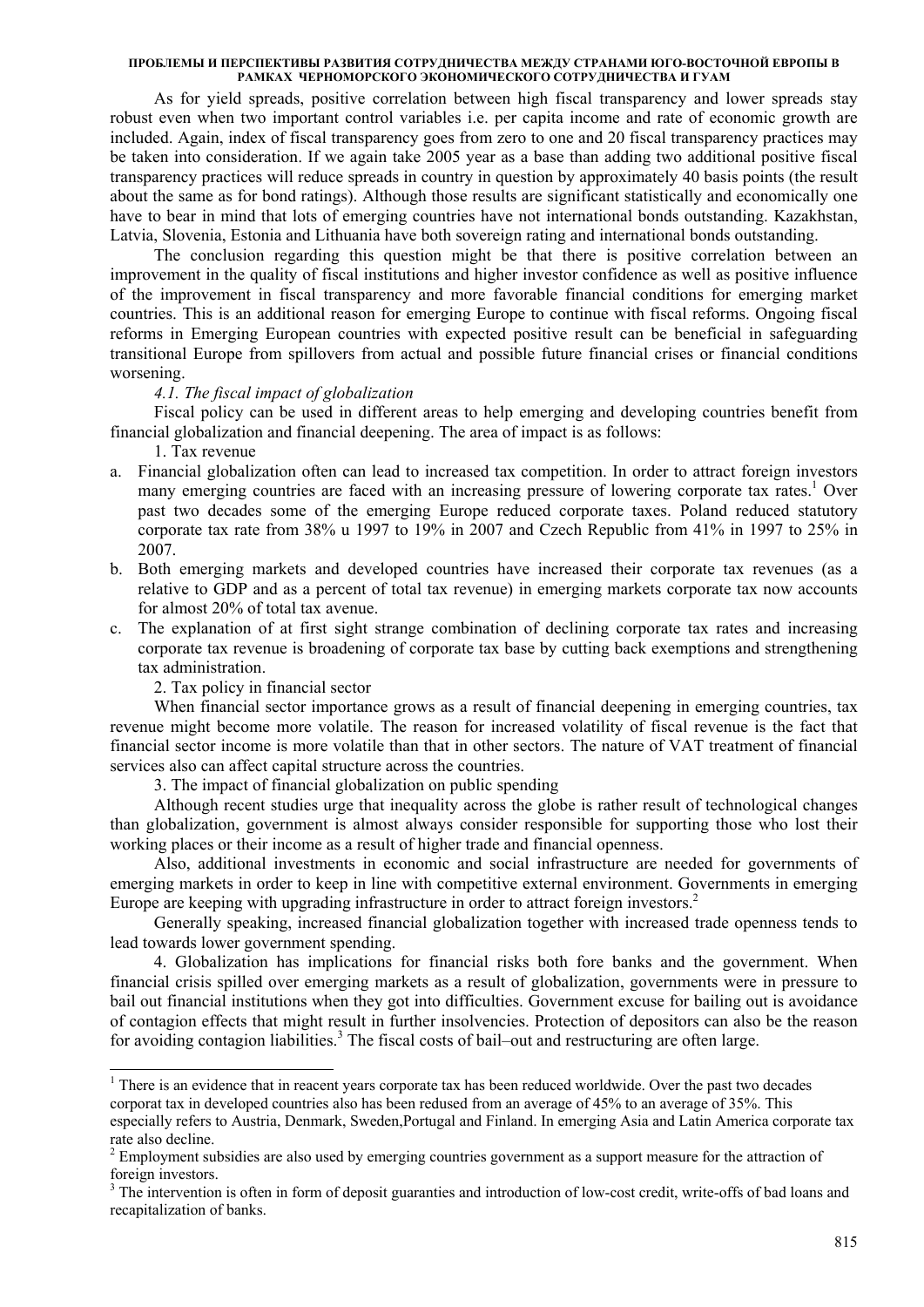Rapid financial liberalization often raises the probability of financial crises in the short-term. Crosscountry analysis suggests that 18 out of 26 banking crises both in developed and developing countries in 1980s and 1990s happened five years or less after substantial financial liberalization. Deterioration in lending standards, increased moral hazard (in the form of bail-out expectations) and excessive credit growth also led towards financial crises.

5. Financial deepening in the long-run leads towards greater financial stability through more efficient allocation of funds, risk diversification and growth. But, in the short-term the introduction of new financial instruments, increased global liquidity and higher propensity to risk might lead towards correction in asset prices. Weak macroeconomic conditions can result in problems in financial sector (bad legal and institutional infrastructure, inappropriate risk management and ineffective prudential regulation).

6. Deterioration in the fiscal position could compromise economic growth prospective. Financial globalization could weaken fiscal discipline in the short-term by introduction of easy access to external financing. When capital inflows are huge the negative effect of government borrowing on credit risk premium can be dampened. Government therefore, can postpone fiscal adjustment and put off decisions to raise taxes and cut spending. Namely, government is disciplined by financial markets through the impact of fiscal deficits on the credit risk premium on government debt.

Emerging market countries have lower credit ratings. In emerging region a 1% of GDP increase in the deficit, raises foreign and domestic currency interest rate spreads by about 20 and 30 bases

points respectively.<sup>1</sup> The response is even stronger if deficit rises due to higher government consumption.

There are more channels through which financial globalization can impact fiscal policy. In order to use positive effects of financial globalization and financial integration and to minimize negative spillovers, fiscal policy should be prepared to react by:

1. Creating fiscal capacity to increase government revenue and reduce expenditures

2. Borrowing more in domestic and global financial markets when fiscal pressures emerge (but only if it is necessary).

3. Performing necessary fiscal adjustment when country is facing difficulties with debt sustainability and

4. By avoiding pro-cyclical fiscal responses without good reason.

Financial globalization should not create a problem for the government in the form of high indebtedness (unsustainable indebtedness) or sudden fiscal adjustment.

# **5. Financial globalization and global financial crisis**

Financial globalization has its most recent reflection through the latest 2007-2009 global financial crisis. The story is well-known: crisis that started in the US sub-prime market spread across developed countries and after that relatively quickly spilled over to emerging markets.

Some of the authors argue that the global economy is prone to crises under the predominantly US dollar reserve currency system. Today the US as the principal reserve-issuing country can not satisfied an increasing demand for foreign exchange reserves in the rest of the world. The demand for US currency is increased because rates of economic growth in some of the most influential emerging countries (such as China, India, etc.) are high and those countries want to hold reserves as a mean of liquidity. Therefore, they spend less then they produce i.e. they are net-savers that run current account surpluses in order to increase their foreign exchange reserves as a represent of liquidity. Because of US dollar serving as global reserve currency, the US plays a role of world lender-of-last-resort. As a consequence, the US runs the deficit to meet the demand for global liquidity as well to support global aggregate demand.

The use of the dollar as the principal global reserve currency was the reason for the internationalization of the US financial crisis. Crisis on the housing bubble and weak and inappropriate financial regulation are just a part of the tale. The main roots of the crisis might be deeper: the absence of readiness of the US to cut the expenditures and find a balance between growth and inflation control at home and in the rest of the world.

Crises in contemporary world additionally emphasize the need for foreign exchange reserves that serve for the rest of the globe as a form of self-insurance against risks such as:

-capital account crises

- illiquidity
- the failure of export-led growth strategy

<sup>&</sup>lt;sup>1</sup> For details see Hauner, Jonos and Kumar, (2007)"Globalization, Financial Markets and Fiscal Policy" IMF Policy paper prepared by Fiscal Affairs Department , November 16, 2007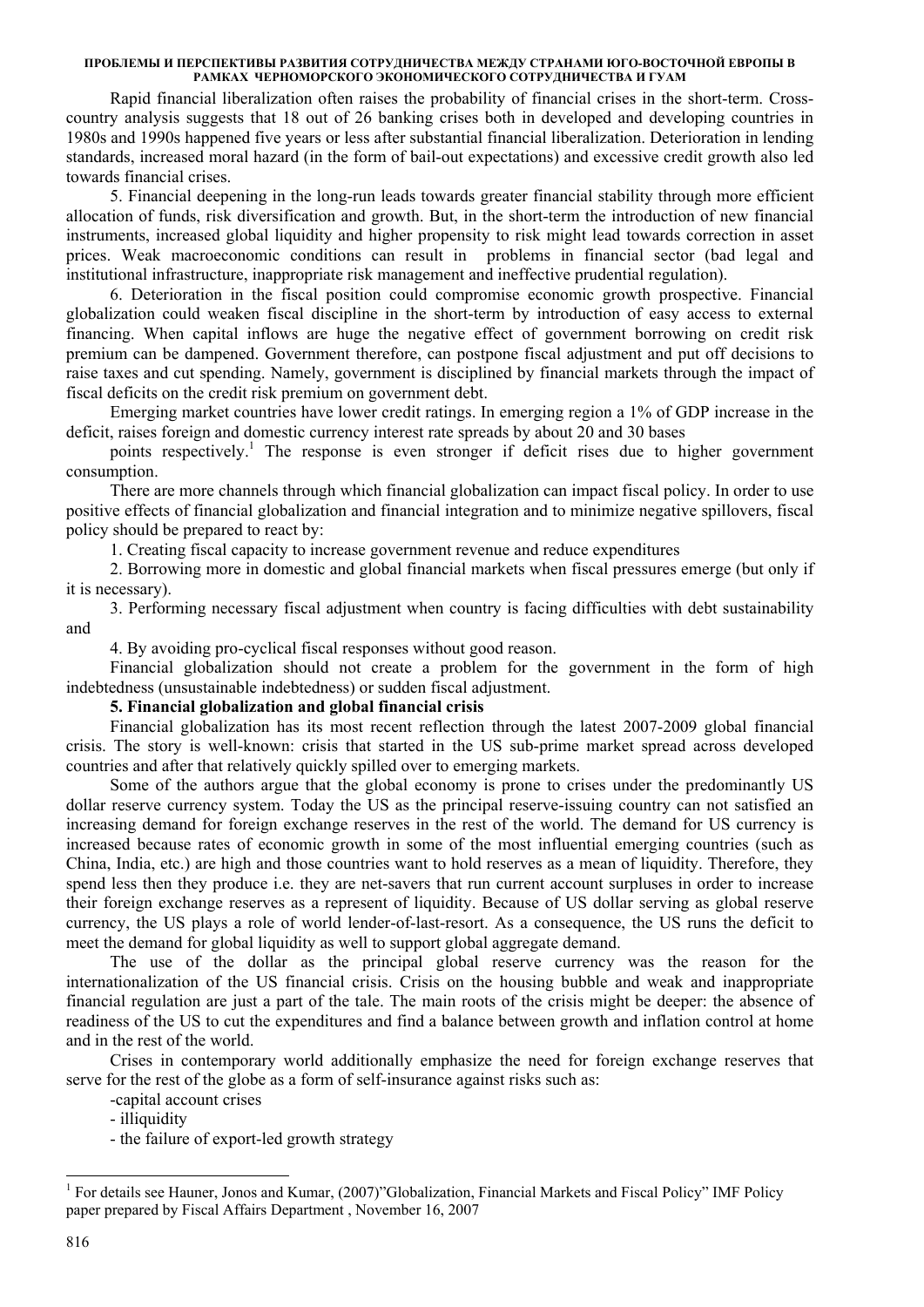-capital flight ,etc.

The latest 2007-2009 crisis that began in the US was not caused by stops in capital inflows towards the US but by a large contraction in aggregate demand that was the result of domestic financial crisis. Capital flows towards the US economy continued during the crisis and served as a buffer to the US economy. Current account surpluses in some of the emerging markets were recycled by lending to the US. So, during the latest global financial crisis capital actually flowed out of the emerging markets towards the US.

As flows of the capital from Emerging markets and the rest of the world towards the US during the crisis might be strange, an analysis made by Caballero  $(2010)^1$  offers interesting explanation. According to this author global financial crisis was caused by the huge demand for safe dollar assets. This demand put on pressure on the US financial industry to create "safe" assets through process of securitization of very low quality financial instruments like sub-prime mortgages. The creation of those low quality assets was undertaken in order to satisfy the demand for safe assets from the rest of the world and from US financial institutions. This large "just in case" demand from investors and central banks all over the world for "safe assets" was the reason for capital outflows from emerging markets towards US. Therefore, it was an attempt for satisfying global demand for safe assets that caused panic, higher leverage and macroeconomic risk that was concentrated in the US financial institutions.

To conclude, financial globalization and pro-ciclicity of capital inflows in the last two decades show that global crises are possible and that they happen. Emerging market economies have become important factors in international banking and capital markets as financial globalization proceeds. But, they have also become more vulnerable to changes in investors decisions and portfolio changes in developed economies. The reason for additional sensitivity of emerging markets is the fact that equity and short-term flows become more important than banking flows that were of greater importance in the past.

The radical solution for pro-cyclicity of capital flows and systemic crises such as the latest one might be reform of global reserve system through the adoption of a supranational global reserve currency.

In the meantime, regulation of global capital flows may be a second-best solution. The regulation requires international cooperation in order to increase the policy space for countercyclical policy. Reforming the global reserve system will take time and as financial globalization continues, regulating capital flows in order to avoid serious global crisis in the future is rather collective than national challenge.

### **5. Conclusion: advantages and disadvantages of globalization**

According to Michael Pettis<sup>2</sup> globalization is primarily a monetary phenomenon in which expanding liquidity induces investors to take more risks in their engagement in investing in underdeveloped markets with an anticipation of higher investment returns. Under this argument globalization is initiated not by political or social motives but by investors' economic incentives.

World Bank and the IMF as international institutions are not the main force that drive globalization in the real world. The main force is the investment surplus in capital market of developed countries, economic opportunities for interest rate arbitrage among the world financial markets and, most importantly, investors' economic incentive to take higher risks and expect a higher return in underdeveloped market.

Globalization is driven by monetary expansion. Commerce and finance primarily drove globalization not science and technology (though, satellites, internet, electronic trade and global webs such facebook highly contribute to this phenomenon). Some of the authors argue that globalization is certainly not driven by politics and culture. It was not the coincidence that each of the major periods of technological progress coincided with an era of financial market expansion and growth in international trade.

The process of financial expansion goes as follows: the expansion initially causes local stock markets to boom and real interest rates to drop. Investors, hungry for high yield pour money into new technology ventures that attract risk capital. Financing also begins flowing to the peripheral economies around the world, which, because of their small size are quick to respond. This new capital inflow makes the local market grew suddenly and spurs development in underdeveloped countries. That is why globalization might primarily be a monetary phenomenon in which expanding liquidity induces investors to take more risks.

According to Robert Wade, a professor of political economy at the London School of Economics, globalization has actually resulted in greater global income inequality and worse conditions for the poor. A silent revolution in the field of technology, transportation and communication, according to Wade, made the globalization of finance an obvious choice.

The impact of financial globalization is huge in the composition of national and international capital markets. Nevertheless, this global process that can not be stopped has its disadvantages that are as follows:

-

<sup>&</sup>lt;sup>1</sup> Caballero Ricardo, (2010), "Feasible global rebalancing: A case for monitored and temporary dual exchange rates",  $\frac{2 \text{ Michael Dottor}}{2}$  Michael Bettis" Will Clobalization so Benkrupt?" Essaism Believ, September 01, 2001

<sup>&</sup>lt;sup>2</sup> Michael Pettis" Will Globalization go Bankrupt?", Foreign Policy, September, 01., 2001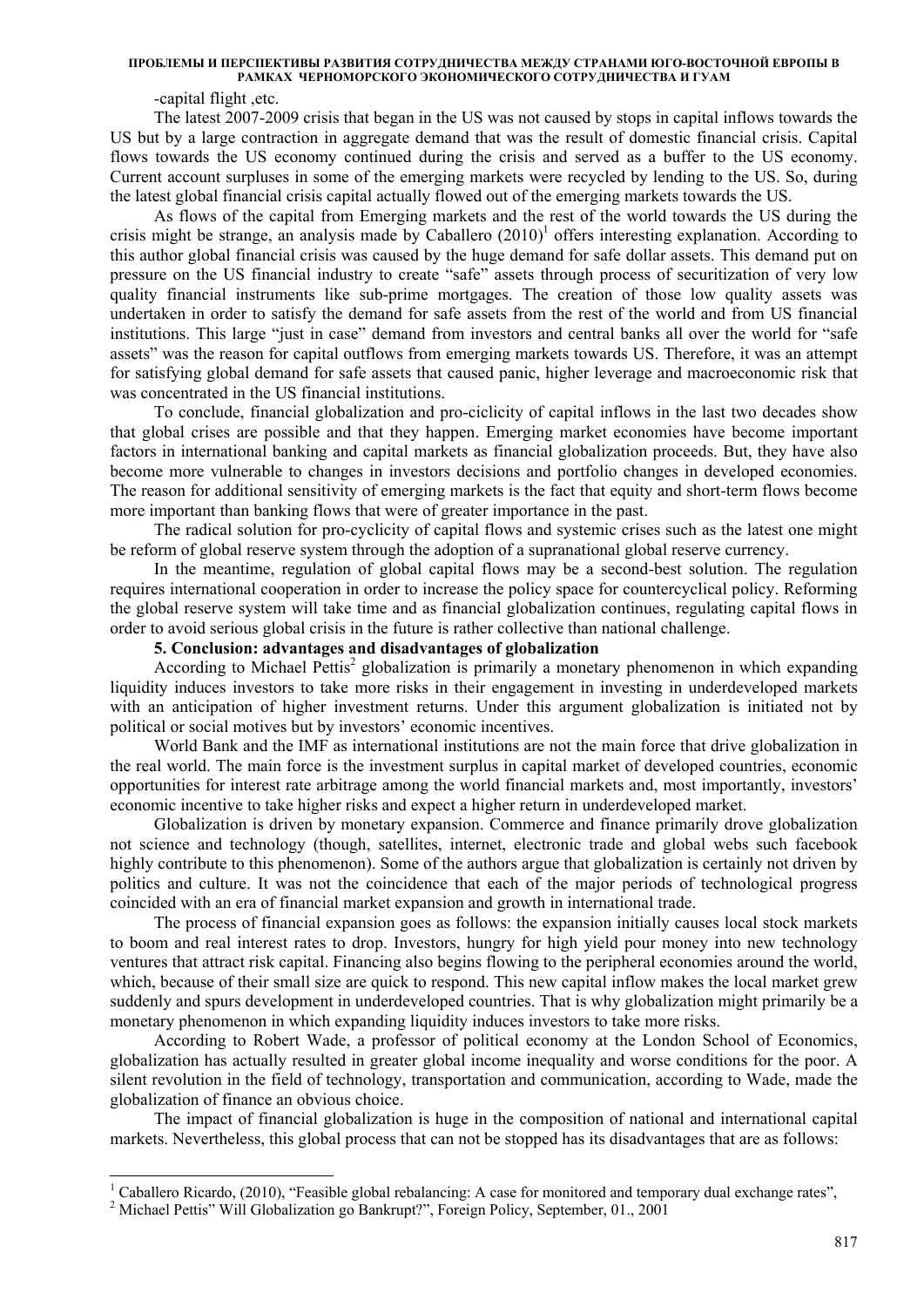1. Weak economies could be affected by the financial shocks from different countries

2. Financial globalization can cause stock market turbulence, bank failures, corporate bankruptcies and currency depreciation and

3. Most of the countries are more or less affected by financial shocks in the US. Sudden reversal of capital can also create a great economic turbulence on a large scale due to financial globalization.

But, potential and real advantages of financial globalization are also huge:

1. Thanks to financial globalization capital flows between nations increase which, in turn, support better world-wide allocation of money

2. The globalization of finance has improved living standards of many people and

3. Financial globalization is the safeguard to defend against national shocks and an excellent system for more efficient global allocation of resources.

Let us conclude with the fact that financial globalization is extremely advantageous for the developed countries while developing countries could hardly derive the benefits of globalization as their infrastructure is not that much of well equipped. Nevertheless, emerging Europe together with the rest of the emerging countries has to fight for the prosperity of its economic and financial system. For this group of the countries the future might be brighter than it looks at the moment: some of the leading emerging markets are just a bit away of living their economic dream in a real world.

# **REFERENCES:**

- 1. Arvai Sofia (2005), "Capital Account Liberalization, Capital Flow Patterns and Policy Responses in the EU's New Member States", IMF Working Paper No. 05/213
- 2. Begg David, Barry Eichengreen, Laszlo Halpern, Jurgen Von Hagen and Charles Wyplosz (2003), "Sustainable Regimes of Capital Movements in Accession Countries", CEPR Policy Paper No. 10
- 3. Blanchard, Olivier and Francesco Giavazzi (2002), "Current account deficits in the Euro Area: the end of the Feldstain Horioka Puzzle?" Brookings Papers on Economic Activity 2, pp 147-202
- 4. Buiter Willem and Anita Taci (2003), "Capital Account Liberalization and Financial Sector Development in Transition Countries"
- 5. Lane, Philip and Gian Maria Milesi-Feretti (2005), "Financial Globalization and Exchange Rates", IMF Working Paper No. 05/03
- 6. Hameed, Farhan (2005), "Fiscal Transparency and Economic Outcomes", IMF working Paper, Washington, DC
- 7. Hameed Farhan (2005), "A Fiscal Price tag for International Reserves", IMF Working Paper No. 05/81, Washington, DC
- 8. "Assessing and Promoting Fiscal Transparency: a Report on Progress", IMF, (2003), Washington, DC
- 9. Hauner David and Manmohan S. Kumar (2005), "Interest Rates and Fiscal Policy", IMF Working Paper, Washington, DC
- 10. Aizenman, J, (2007),"Large Hording of International Reserves and the Emerging Global Economic Architecture", NBER Working Paper, No. 13277, National Bureau of Economic Research, Cambridge
- 11. Aizenman J. and Sun Y. (2008), "Globalization and the Sustainability of large Current Account Imbalances: Size Matters", NBER Working Paper, No. 13734, National Bureau of Economic Research, Cambridge
- 12. Alfaro, L., Kalemi-Ozcan S. and Volosovych V. (2005), "Capital Flows in a Globalized World: the Role of Policies and Institutions", NBER Working Paper, No. 11696, National Bureau of Economic Research, Cambridge
- 13. Brione P. (2006)"The Debate on Global Imbalances", Central Banking, 16, pp 51-56
- 14. Bonfiglioli A., (2008),"Financial Integration, Productivity and Capital Accumulation", Journal of International Economics 76, pp 337-355
- 15. Golubovic Natasa, Stefanovic Tatjana (2011), "The Role of Macroeconomic Policy, Structure of the Economy and Exchange Rate Regime in the Post-crisis Recovery Process of Emerging Market Countries and their Enterprises", Paper prepared for the 8<sup>th</sup> International Conference for Marketing, Management, Finance, Consumer Behavior, Tourism and Retailing Research hosted by Centre for International Research in Consumer Location, Dubrovnik, Croatia, April 2011
- 16. Golubovic Natasa, Stefanovic Tatjana (2010), "Recession, Financial Sector Recovery and Policy Response: Evidence from Serbia", Paper published at Proceedings for  $8<sup>th</sup>$  International Scientific Conference "Forces driving the Revival of the Companies and Economy", hosted by Megatrend University Belgrade, Belgrade, December 2010